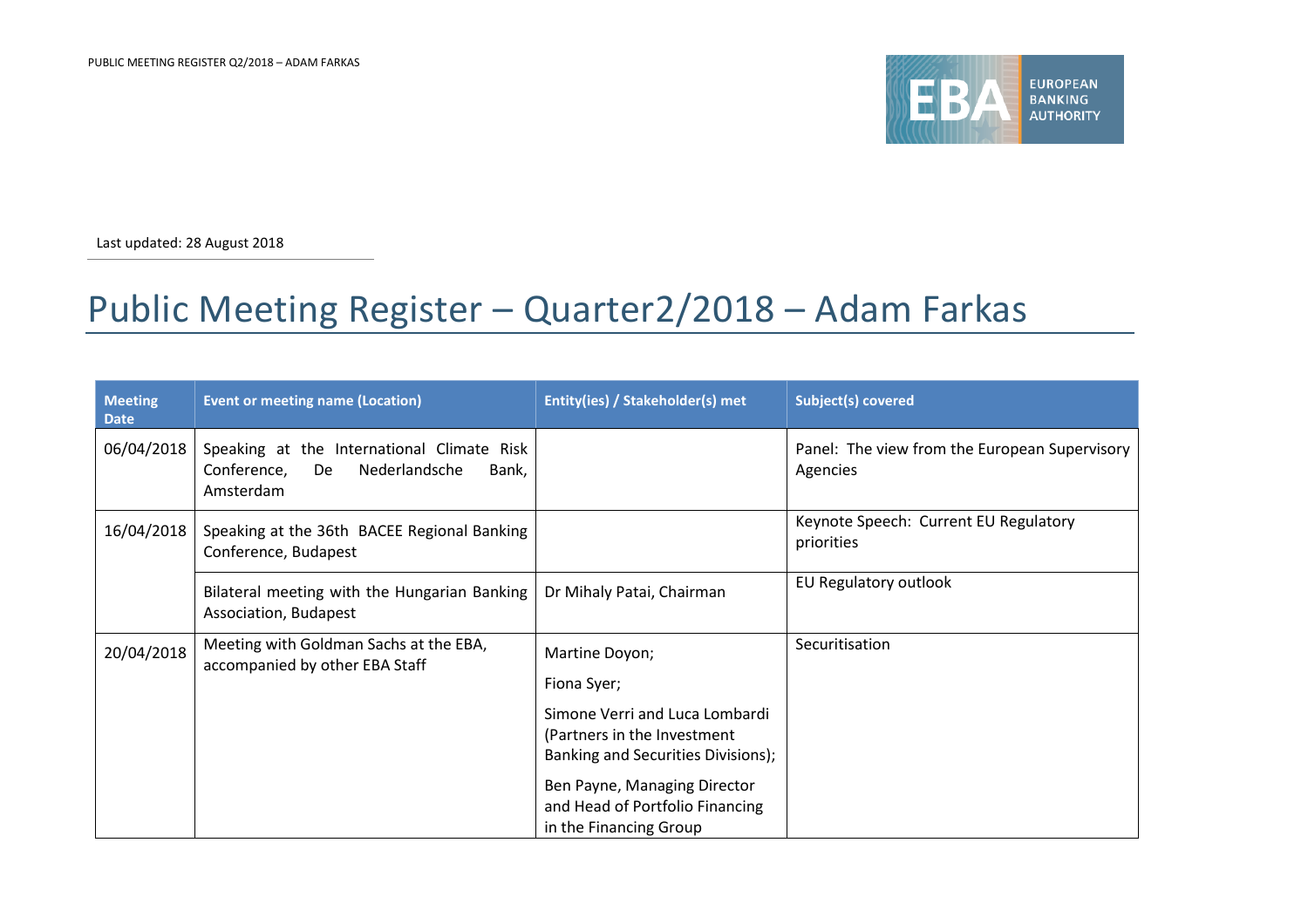

| <b>Meeting</b><br><b>Date</b> | <b>Event or meeting name (Location)</b>                                                         | Entity(ies) / Stakeholder(s) met                                    | <b>Subject(s) covered</b>                                                                            |
|-------------------------------|-------------------------------------------------------------------------------------------------|---------------------------------------------------------------------|------------------------------------------------------------------------------------------------------|
|                               | Meeting with Goldman Sachs at the EBA<br>Accompanying Andrea Enria, EBA,<br>Chairperson, London | Robert Charnley, MD, Co-Head of<br><b>Compliance for EMEA</b>       | Presentation of GS Brexit Planning                                                                   |
|                               |                                                                                                 | Petra Monteiro, MD, Head of<br><b>Regulatory Reporting for EMEA</b> |                                                                                                      |
|                               |                                                                                                 | Martine Doyon, MD, Head of<br><b>Government Affairs for EMEA</b>    |                                                                                                      |
|                               |                                                                                                 | Rachel Zahra, ED, Regulatory<br>Reporting                           |                                                                                                      |
| 23/04/2018                    | Speaking ILF Conference, Goethe University,<br>Frankfurt                                        |                                                                     | Panel: Resolution in Europe, the Unresolved<br>Questions                                             |
| 24/04/2018                    | European Risk Management Council, Risk and<br>Regulation Dialogue, London                       |                                                                     | Keynote Speech:<br>The Implementation of Basel III in the EU                                         |
| 25/04/2018<br>27/04/2018      | Speaking and bilateral meetings at Eurofi<br>Financial Forum, Sofia                             |                                                                     | Roundtable - Digital Payments - PSD2 & the<br>EBA's regulatory and supervisory priorities in<br>2018 |
|                               | Bilateral meeting with Standard Chartered                                                       | Tracey McDermott, Group Head                                        | <b>Trade Finance</b>                                                                                 |
|                               | Accompanying Andrea Enria, EBA Chairperson                                                      | of Corporate, Public and<br><b>Regulatory Affairs</b>               | <b>Brexit</b><br>Update on ongoing regulation                                                        |
|                               |                                                                                                 | Maria Tsani, Government<br>relations                                |                                                                                                      |
|                               | Bilateral meeting with BNP Paribas Fortis                                                       | Philippe Bordenave, Group Chief                                     | Basel 3.5 Impact Assessment                                                                          |
|                               | Accompanying Andrea Enria, EBA Chairperson                                                      | <b>Operating Officer</b>                                            | <b>FRTB</b>                                                                                          |
|                               |                                                                                                 | Dominique Graber, Head of<br><b>Group Public Affairs</b>            | Update on ongoing EBA's work on regulation                                                           |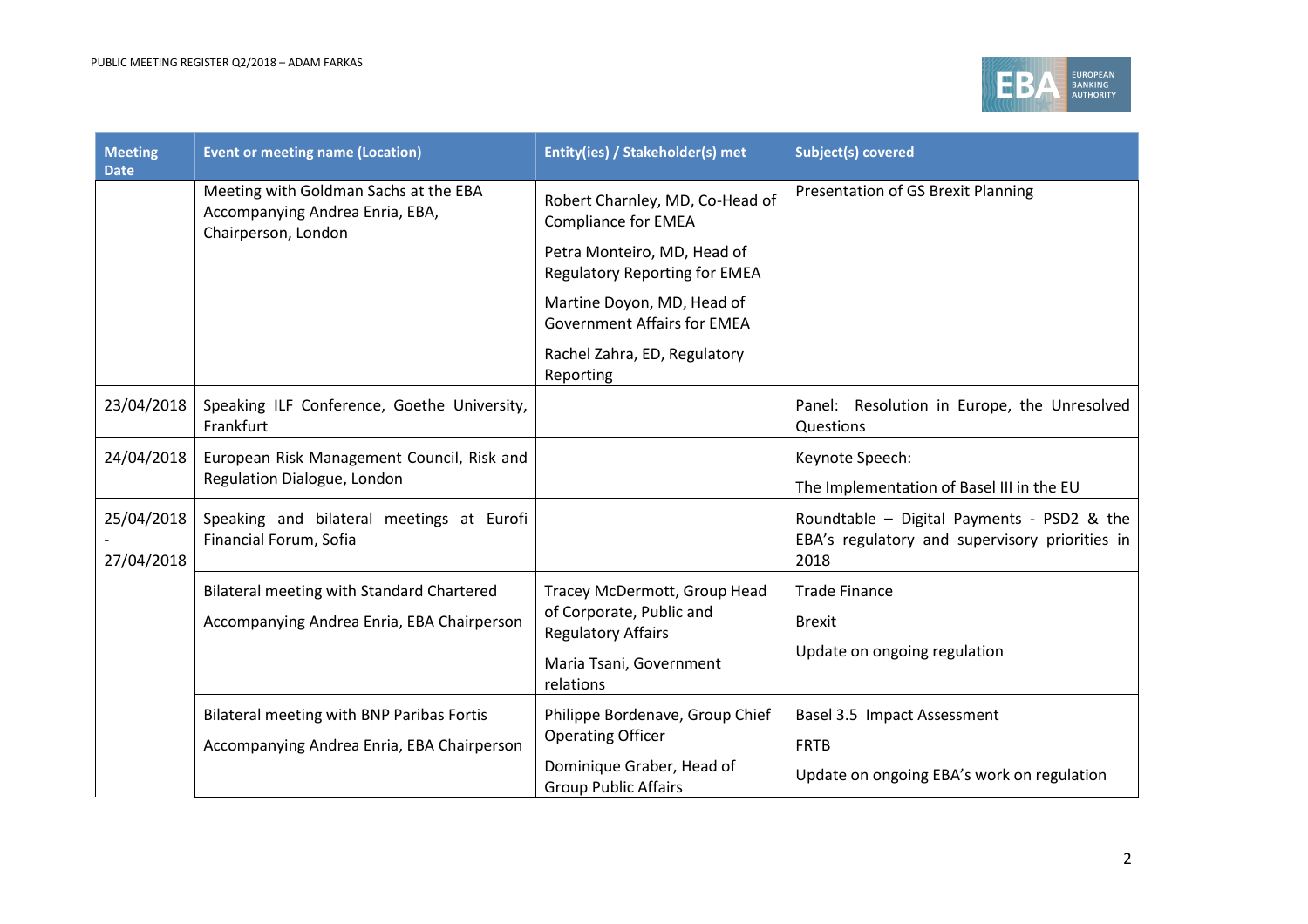

| <b>Meeting</b><br><b>Date</b> | <b>Event or meeting name (Location)</b>                                                               | Entity(ies) / Stakeholder(s) met                                                                                                                  | <b>Subject(s) covered</b>                                                                                                      |
|-------------------------------|-------------------------------------------------------------------------------------------------------|---------------------------------------------------------------------------------------------------------------------------------------------------|--------------------------------------------------------------------------------------------------------------------------------|
|                               |                                                                                                       | Béatrice Vaccari, Senior Manager,<br>Head of Brussels Office,<br><b>European Public Affairs</b>                                                   |                                                                                                                                |
|                               | <b>Bilateral meeting with Goldman Sachs</b><br>Accompanying Andrea Enria, EBA Chairperson             | Dermot McDonogh, COO for<br>Goldman Sachs International and<br><b>CEO of Goldman Sachs</b><br><b>International Bank</b>                           | <b>Brexit</b><br>Update on ongoing EBA's work on regulation                                                                    |
|                               | Bilateral meeting with Bank of America Merrill<br>Lynch<br>Accompanying Andrea Enria, EBA Chairperson | Bruce Thompson, Vice Chairman<br>of Bank of America and incoming<br>CEO of European banking entity<br>Andrei Magasiner, Corporate<br>Treasurer    | State of play of the EU banking reforms package<br>Future of the financial services industry post-<br><b>Brexit</b>            |
|                               |                                                                                                       | Daniela Marilungo, Public Policy<br>Executive, Head of EMEA                                                                                       |                                                                                                                                |
|                               | <b>Bilateral meeting with US Treasury</b><br>Accompanying Andrea Enria, EBA Chairperson               | Ms. Rebekah Goshorn, Deputy<br><b>Assistant Secretary</b><br>Corrado Camera, Advisor, Office<br>of the U.S. Treasury<br>Representative for Europe | EU and US implementation of global regulatory<br>standards agreed in Basel<br>Possible sources of risks to financial stability |
|                               | Bilateral meeting with Deutsche Bank                                                                  | Sylvie Matherat, Chief Regulatory<br>Officer<br>Karin Dohm, Managing Director                                                                     | Risk Reduction Package, Risk assessment, other<br>legislative proposals                                                        |
|                               | Bilateral meeting with ING                                                                            | Koos Timmermanns, CFO;<br>Johanneke Weitjens, Head of<br><b>Regulatory Affairs</b>                                                                | Risk Reduction Package, Risk assessment, other<br>legislative proposals                                                        |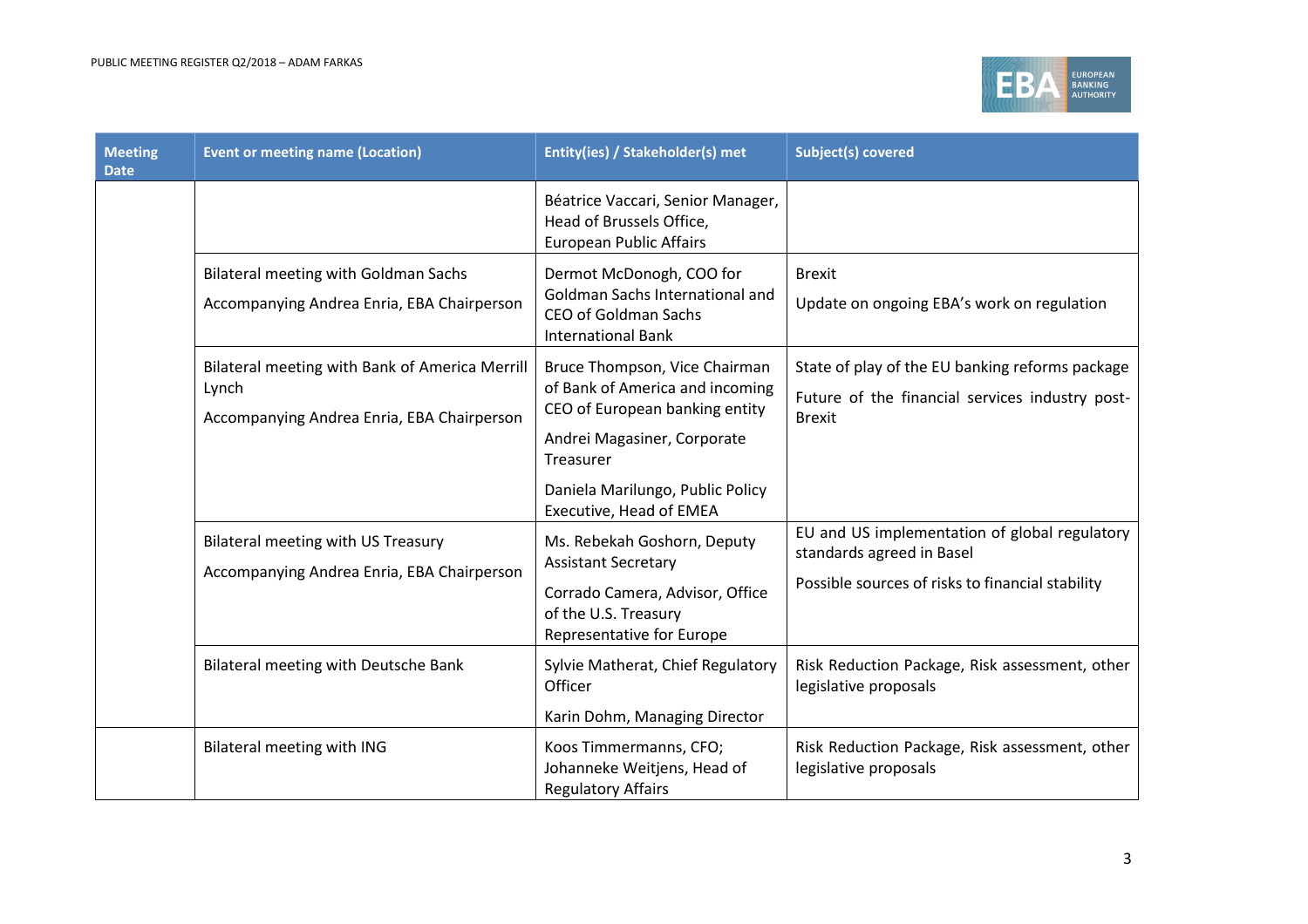

| <b>Meeting</b><br><b>Date</b> | <b>Event or meeting name (Location)</b>                                                   | Entity(ies) / Stakeholder(s) met                                                                                                           | <b>Subject(s) covered</b>                                                                                                                                     |
|-------------------------------|-------------------------------------------------------------------------------------------|--------------------------------------------------------------------------------------------------------------------------------------------|---------------------------------------------------------------------------------------------------------------------------------------------------------------|
|                               | Bilateral meeting with National Association of<br><b>German Cooperative Banks</b>         | Gerhard Hofmann, Member of<br>the Board                                                                                                    | Risk Reduction Package, proportionality                                                                                                                       |
|                               | Bilateral meeting with Romanian Presidency.<br>Accompanying Andrea Enria, EBA Chairperson | Eleodor Mandres, Secretary of<br>State<br>Liviu Voinea, Deputy Governor                                                                    | Upcoming priorities for the Presidency                                                                                                                        |
|                               | <b>Bilateral meeting with American Express</b>                                            | Elie Beyrouthy Vice President,<br><b>European Government Affairs</b>                                                                       | PSD2, Fintech                                                                                                                                                 |
|                               |                                                                                           | Brett Loper, Senior Vice President<br>of Government Affairs, American<br><b>Express</b>                                                    |                                                                                                                                                               |
|                               | Bilateral meeting with BNY Mellon                                                         | CEO of the European Bank,<br>Leonique van Houwelingen                                                                                      | Risk Reduction Package, Risk assessment, other<br>legislative proposals                                                                                       |
|                               |                                                                                           | CEO Predecessor, Laura Ahto                                                                                                                |                                                                                                                                                               |
|                               |                                                                                           | Veronica Iommi, European Bank<br><b>General Counsel and EMEA Head</b><br>of Public Policy, Legal<br>Department                             |                                                                                                                                                               |
|                               | Bilateral meeting with PwC                                                                | Carlos Montalvo Rebuelta,<br>Partner                                                                                                       | Risk Reduction Package, Risk assessment, other<br>legislative proposals                                                                                       |
|                               | <b>Bilateral meeting with Clearstream</b>                                                 | Mathias Papenfuß, Member of<br>the Executive Board Italo di<br>Lorenzo, Clearstream<br>International S.A. / Deutsche<br><b>Börse Group</b> | Progress of the CSDR<br>implementation,<br>particularly on the Banking services of CSDs, and<br>further elements relating to T2S and Settlement<br>Discipline |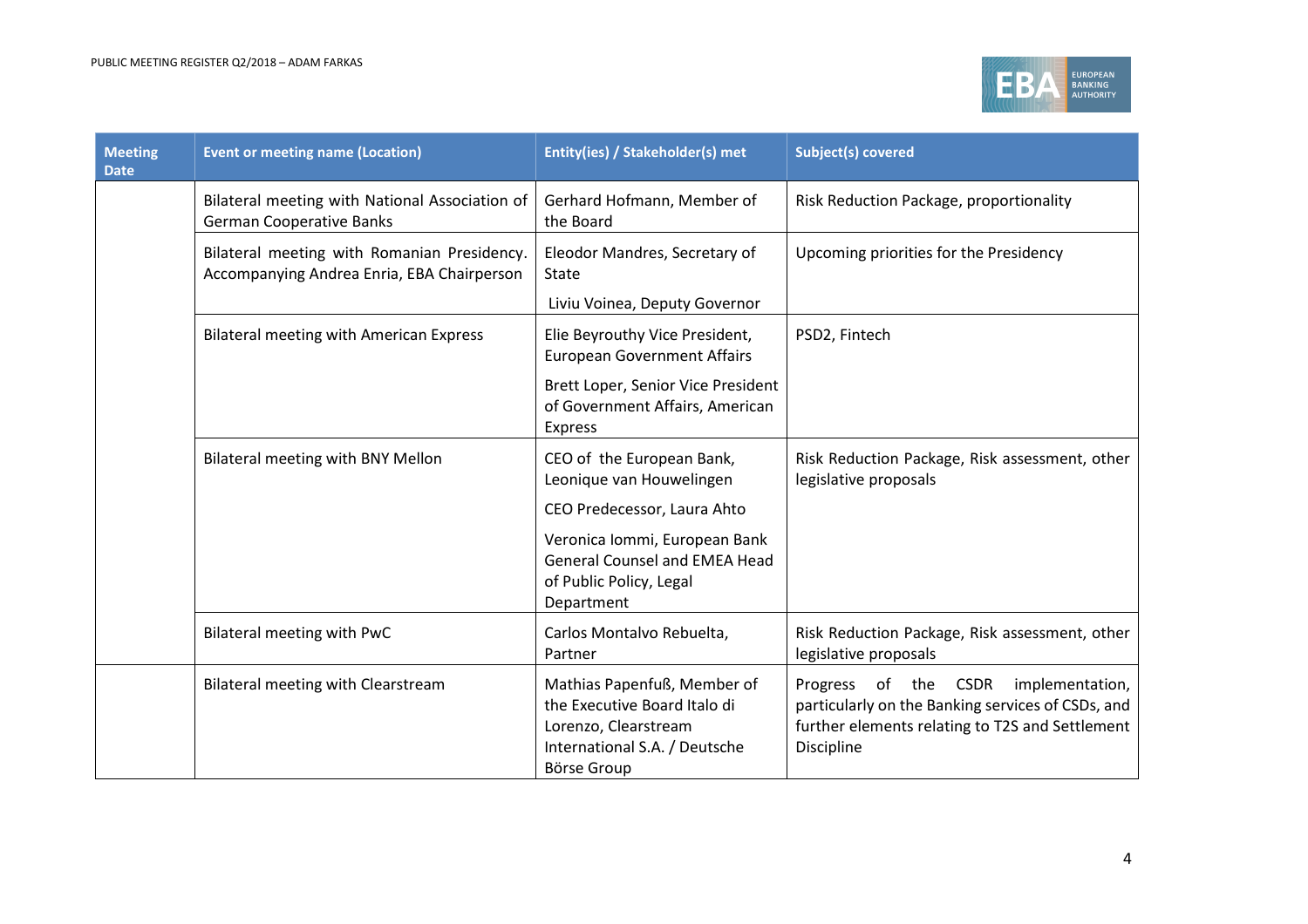

| <b>Meeting</b><br><b>Date</b> | <b>Event or meeting name (Location)</b>                                                      | Entity(ies) / Stakeholder(s) met                                                                                                                                                                       | <b>Subject(s) covered</b>                                                                                                |
|-------------------------------|----------------------------------------------------------------------------------------------|--------------------------------------------------------------------------------------------------------------------------------------------------------------------------------------------------------|--------------------------------------------------------------------------------------------------------------------------|
|                               | <b>Bilateral meeting with State Street</b>                                                   | Stefan Gavell, EVP, Global Head,<br>Regulatory, Industry &<br><b>Government Affairs</b><br>Sven Kasper, Senior Vice<br>President & EMEA Head,<br>Regulatory, Industry and<br><b>Government Affairs</b> | Risk Reduction Package, Risk assessment, other<br>legislative proposals                                                  |
| 02/05/2018                    | Speaking at the UK Finance Policymaker<br>Roundtable, London                                 |                                                                                                                                                                                                        | Roundtable:<br><b>Finalising Basel IV</b><br><b>Brexit</b><br>EBA review of outsourcing guidelines<br><b>ESAs Review</b> |
| 02/05/2018                    | Speaking at Deloitte - Future of UK-EU<br>Regulatory and Supervisory Relationship,<br>London |                                                                                                                                                                                                        | Keynote Speech:<br><b>Brexit</b>                                                                                         |
| 04/05/2018                    | Speaking Munster Banking Days, Munster<br>University, Munster                                |                                                                                                                                                                                                        | Speech: Regulatory issues in the new normal                                                                              |
| 16/05/2018                    | Speaking at the Institute of International and<br>European Affairs, Dublin                   |                                                                                                                                                                                                        | Keynote:<br>The EBA's role in fostering convergence in<br>regulatory regimes                                             |
| 21/05/2018                    | Meeting with IMF at the EBA<br>Accompanied by EBA Staff                                      | Mahmood Pradhan, Mission Chief<br>for the Euro Area and Deputy<br>Director<br>Shekhar<br>Aiyar,<br>Unit<br>Chief,<br><b>Advanced Economies Unit</b>                                                    | IMF euro area Article IV mission                                                                                         |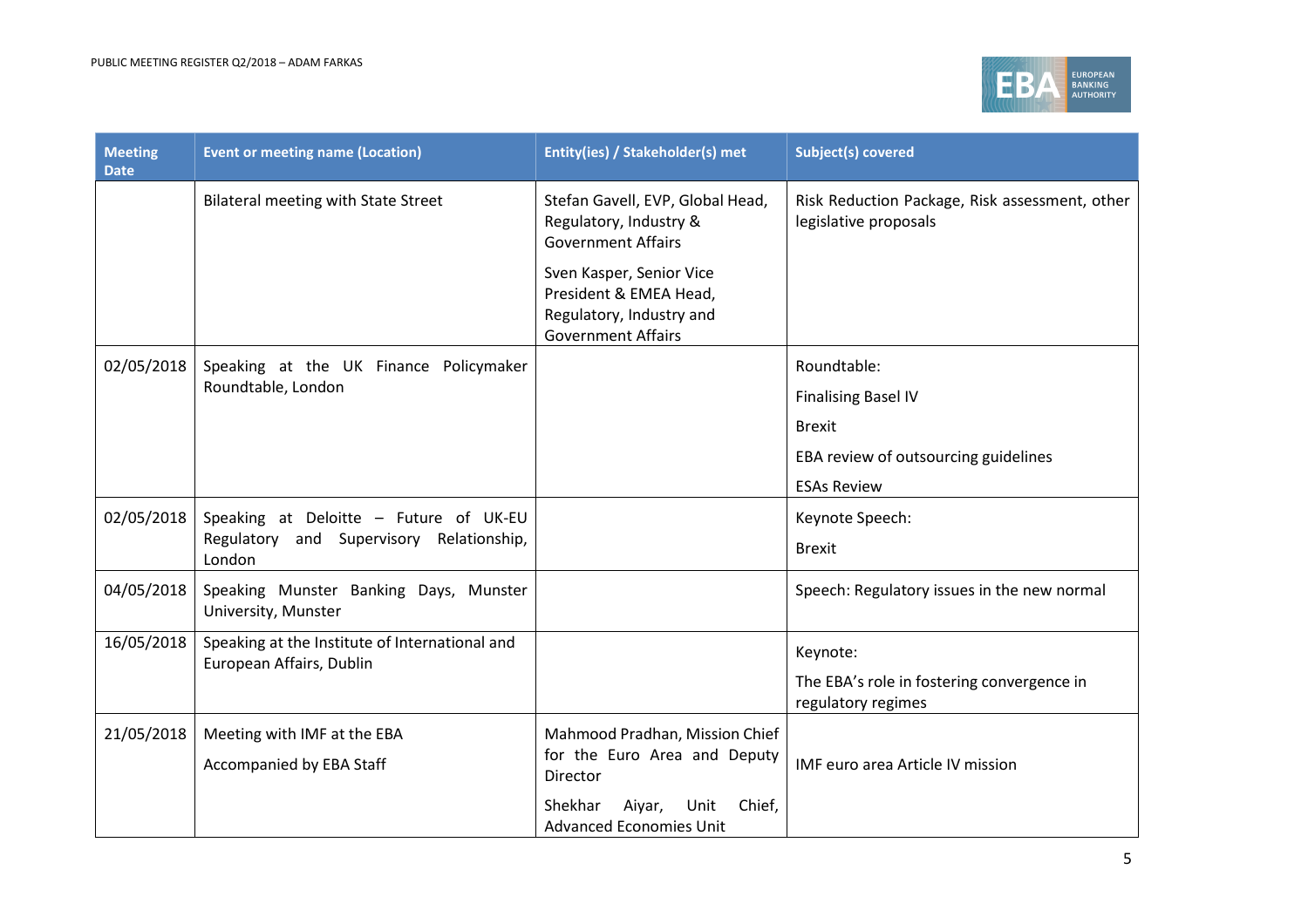

| <b>Meeting</b><br><b>Date</b> | <b>Event or meeting name (Location)</b> | Entity(ies) / Stakeholder(s) met                                   | <b>Subject(s) covered</b>                                                                |
|-------------------------------|-----------------------------------------|--------------------------------------------------------------------|------------------------------------------------------------------------------------------|
|                               |                                         | Bergljot Barkbu, Deputy Chief,<br><b>Advanced Economies Unit</b>   |                                                                                          |
|                               |                                         | Ashok Bhatia, Deputy Chief,<br><b>Advanced Economies Unit</b>      |                                                                                          |
|                               |                                         | Srobona Mitra, Senior Economist,<br><b>Advanced Economies Unit</b> |                                                                                          |
|                               |                                         | Steffen Meyer, Executive Director<br>and EURIMF President          |                                                                                          |
|                               |                                         | Advisor<br>Balazs Parkanyi,<br>to<br><b>Executive Director</b>     |                                                                                          |
| 22/05/2018                    | Speaking at the HSBC 2018<br>Financial  |                                                                    | Panel Discussion:                                                                        |
|                               | Institutions Conference, London         |                                                                    | Bank Capital Strategy: Instruments & Strategies<br>to manage capital to maximise returns |
| 23/05/2018                    | Speaking at the Nordic Banking Summit,  |                                                                    | Keynote:                                                                                 |
|                               | Stockholm                               |                                                                    | Regulatory key challenges for banks going<br>forward                                     |
| 24/05/2018                    | Speaking at the IIF special CEO- level  |                                                                    | Roundtable:                                                                              |
|                               | Roundtable / 2018 IIF Spring Membership |                                                                    | Outlook and challenges for Central and                                                   |
|                               | Meeting, Brussels                       |                                                                    | <b>Emerging Europe</b>                                                                   |
|                               |                                         |                                                                    | The Regulatory and Supervisory agenda going<br>forward and implications for Central and  |
|                               |                                         |                                                                    | <b>Emerging Europe</b>                                                                   |
|                               |                                         |                                                                    | Sustainable Finance                                                                      |
| 25/05/2018                    | Meeting with Oliver Wyman Accompanying  | Doug Elliott, Partner, Finance &                                   | Regulatory agenda in the EU and US                                                       |
|                               | Andrea Enria, EBA Chairperson, London   | <b>Risk/Public Policy Practice</b>                                 |                                                                                          |
| 06/06/2018                    | Speaking at AFME and IMN Global ABS     |                                                                    | Keynote:                                                                                 |
|                               | Conference, Barcelona                   |                                                                    | Banking Regulatory Reform and the use of                                                 |
|                               |                                         |                                                                    | securitisation                                                                           |